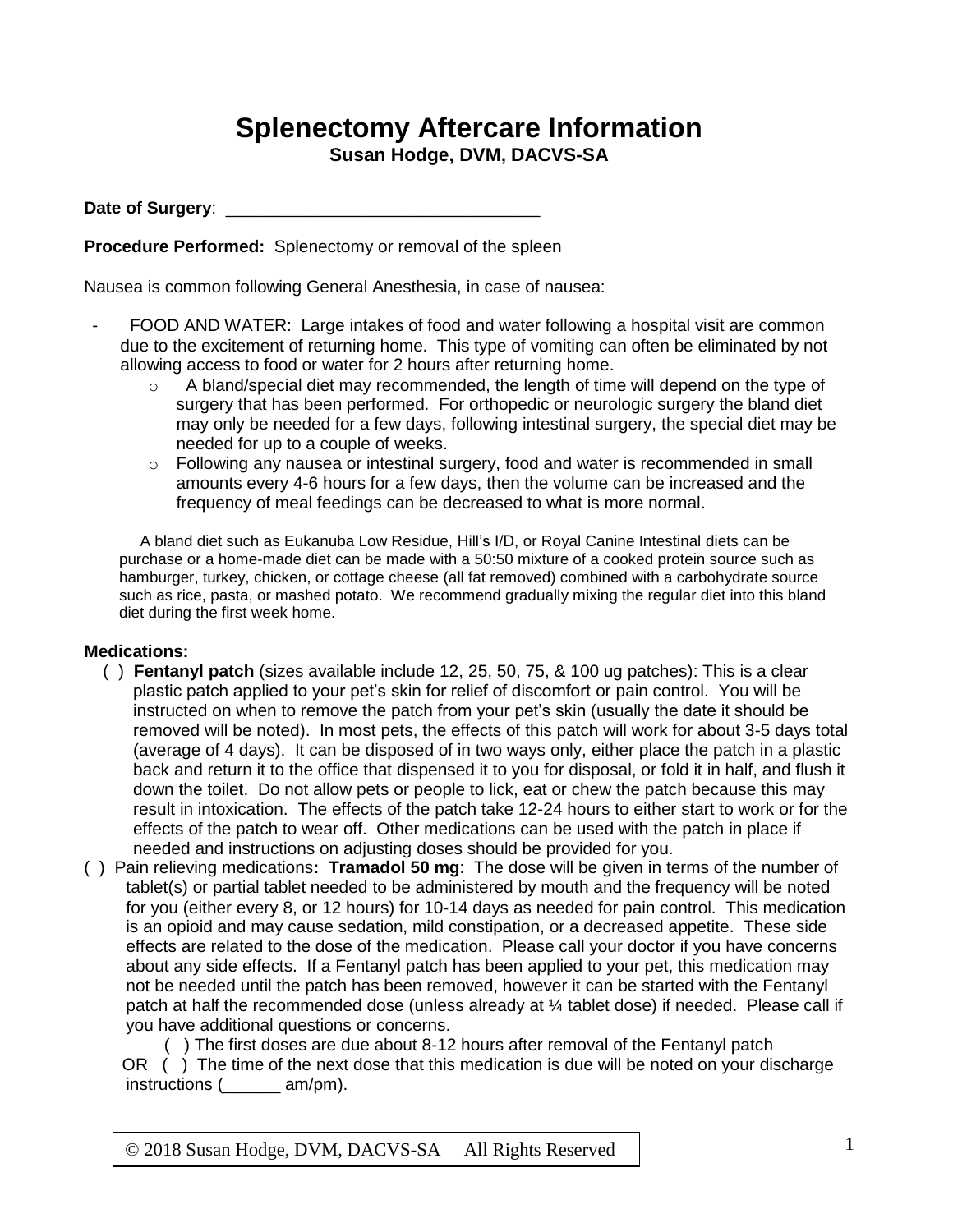- ( ) **Antacids** such as Pepcid AC (Famotidine) or Zantac (Ranitidine) may be recommended:The dose will be given in terms of the number of tablet(s) needed to be administered by mouth and the frequency will be noted for you (either every 12 or 24 hours) for 5-7 days. This is an acid reducing medication which can be purchased over-the-counter in any pharmacy, drug store, or grocery store. The time of the next dose that this medication is due will be noted on your discharge instructions (am/pm).
	- ( ) **Anti-vomiting** medications such as Metoclopramide (Reglan) or Cerenia (Maropitent): The dose will be given in terms of the number of tablet(s) needed to be administered by mouth and the frequency will be noted for you (either every 8, 12, or 24 hours) for 3-5 days. This is an anti-vomiting medication. The time of the next dose that this medication is due will be noted on your discharge instructions (am/pm).
- ( ) **Other: Antibiotics** may be administered if needed, depending on the case. The dose will be given in terms of the number of tablet(s)/capsule(s) needed to be administered by mouth and the frequency will be noted for you (either every 12 or 24 hours) for the appropriate number of days. Antibiotics would be used to prevent infection or treat contamination noted at the time of surgery. Any antibiotic may cause nausea, vomiting, or diarrhea. Most side effects can be minimized by administering the medication with food. The time of the next dose that this medication is due will be noted on your discharge instructions (am/pm).
- ( ) Other: Other medications may be added as deemed necessary.

**Exercise:** Limit activity for the next 3 weeks. Your pet should be kept in a crate, playpen, or confined to a small space at all times unless under direct supervision for the first 3 weeks. No jumping, running, or rough-housing with other pets or people. Unrestricted activity may result in more pain, break down of the abdominal incision, or other complications.

 ( ) Short walks are permitted on a leash only (10 minutes maximum). Do not leave your pet off the leash or unattended outside during the time of exercise restriction.

For Cats:

- ( ) Please do not let your pet outside during recovery.
- ( ) LITTER PAN Use shredded paper or Yesterdays News for litter for 2-3 weeks.

( ) LAB /BIOPSY RESULTS: Results of the submitted samples should return in 5-7 days time. Dr. Hodge will call you with these results, but please call if you have not heard from her in 7 days. A copy of these results will be sent to your regular veterinarian after review.

**Incision:** Please check the incision for signs of problems including: redness, swelling, pain, discharge, opening, or loss of sutures/staples. Please call if any of these are noted. Do not allow your pet to lick at the incision. Please obtain an Elizabethan collar from us, your regular veterinarian, or a pet supply store to prevent licking at the incision. Other options to deter licking the incision include: application of bitter apple solution (purchased from a pet supply store) around the incision several times per day, or place a t-shirt or boxer shorts on your pet depending on the location of the incision and their tolerance of these pieces of clothing.

( ) There are no external staples/sutures to be removed, but the incision should still be checked.

( ) There are staples/sutures that need to be removed in about 10-14 days.

( ) **SPECIAL INSTRUCTION**S: Your pet requires careful post-operative monitoring as your pet had a serious abdominal procedure performed. Your pet will tire quickly when they go home initially, but this should improve as your pet recovers. Please see instructions that are specific to your pet.

© 2 2018 Susan Hodge, DVM, DACVS-SA All Rights Reserved